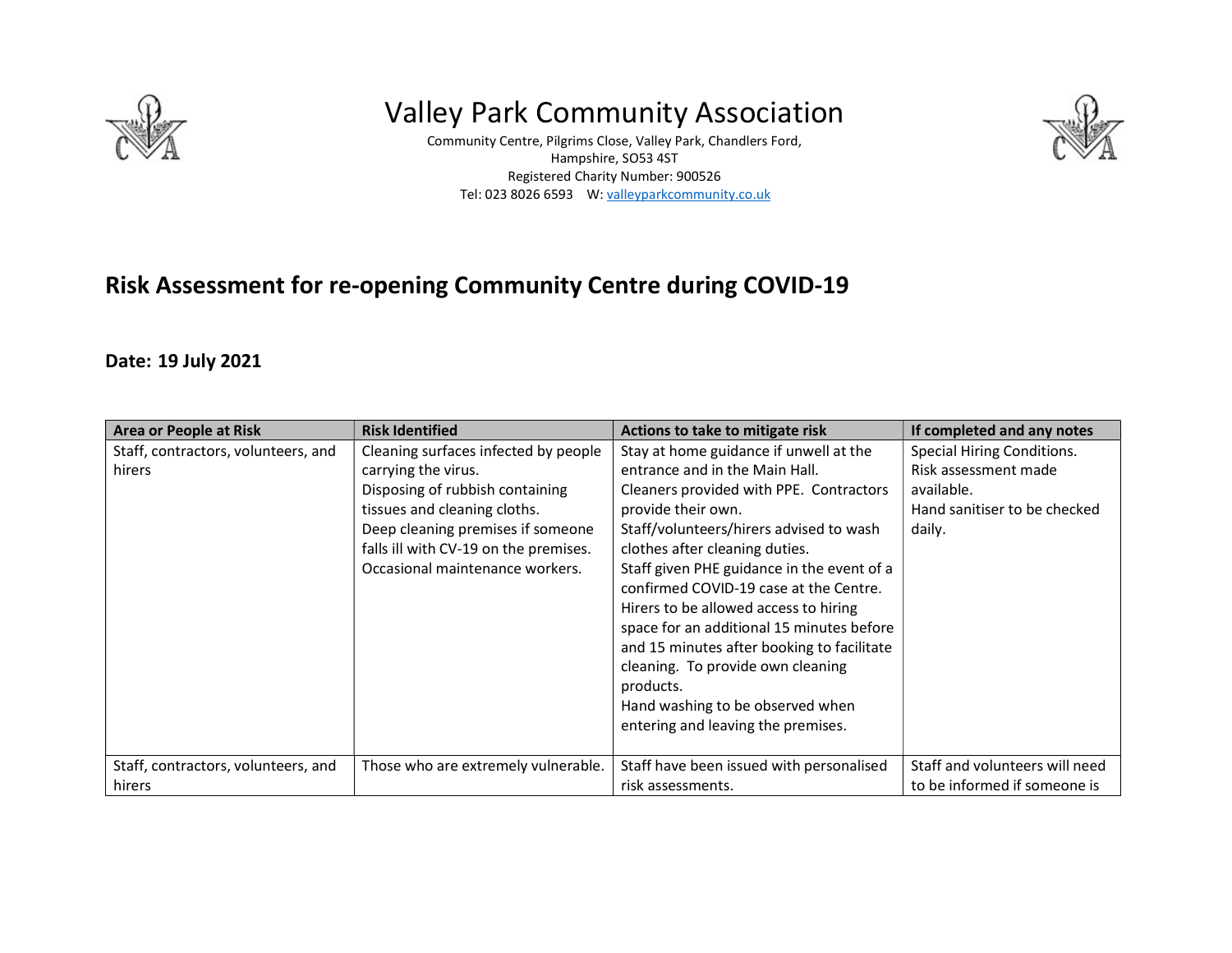|                                              | Those carrying out cleaning,<br>caretaking or some internal<br>maintenance tasks could be exposed<br>if a person carrying the virus has<br>entered the premises or falls ill. | Talk with staff, trustees and volunteers<br>regularly to see if arrangements are<br>working.                                                                                                                                                                                                                                                                         | tested positive for COVID-19<br>who has been on the<br>premises.<br>Details of a person's medical<br>condition must be kept                                |
|----------------------------------------------|-------------------------------------------------------------------------------------------------------------------------------------------------------------------------------|----------------------------------------------------------------------------------------------------------------------------------------------------------------------------------------------------------------------------------------------------------------------------------------------------------------------------------------------------------------------|------------------------------------------------------------------------------------------------------------------------------------------------------------|
|                                              |                                                                                                                                                                               |                                                                                                                                                                                                                                                                                                                                                                      | confidential, unless the<br>employee/volunteer agrees it<br>can be shared.                                                                                 |
|                                              | Mental stress from handling the<br>situation.                                                                                                                                 | Talk with staff, trustees and volunteers<br>regularly to see if arrangements are<br>working.                                                                                                                                                                                                                                                                         | It is important people know<br>they can raise concerns.                                                                                                    |
| Car Park / paths / patio / exterior<br>areas | Poor social distancing at entrance                                                                                                                                            | Encourage separate queues for Main Hall<br>& Room 1/2. Main Hall attendees to exit<br>via back gate, hirer to lock up and exit via<br>Main Entrance.<br>Main entrance to remain locked. Hirer to<br>open only to allow entrance / egress of<br>expected attendees.<br>Main hirer to facilitate orderly entry exit<br>and encourage hand washing.                     | Maps Attached<br>Keys to be issued to regular<br>hirers following completion of<br>Keyholder Declaration.                                                  |
| Lobby / Foyer / Corridor                     | Possible "pinch points" and busy<br>areas with possible interaction<br>between hirers/groups.<br>Door handles, light switches in<br>frequent use.                             | Face coverings are encouraged in<br>communal areas to respect individual risk<br>assessments of other groups.<br>Attention paid to start and finish times of<br>hires to prevent multiple groups from<br>entering and exiting at the same time.<br>Door handles and light switches to be<br>cleaned regularly.<br>Hand sanitiser to be provided in hiring<br>spaces. | Maps attached<br>Hirers to incorporate into<br>individual risk assessments.<br>Special Conditions of Hire.<br>Hand sanitiser needs to be<br>checked daily. |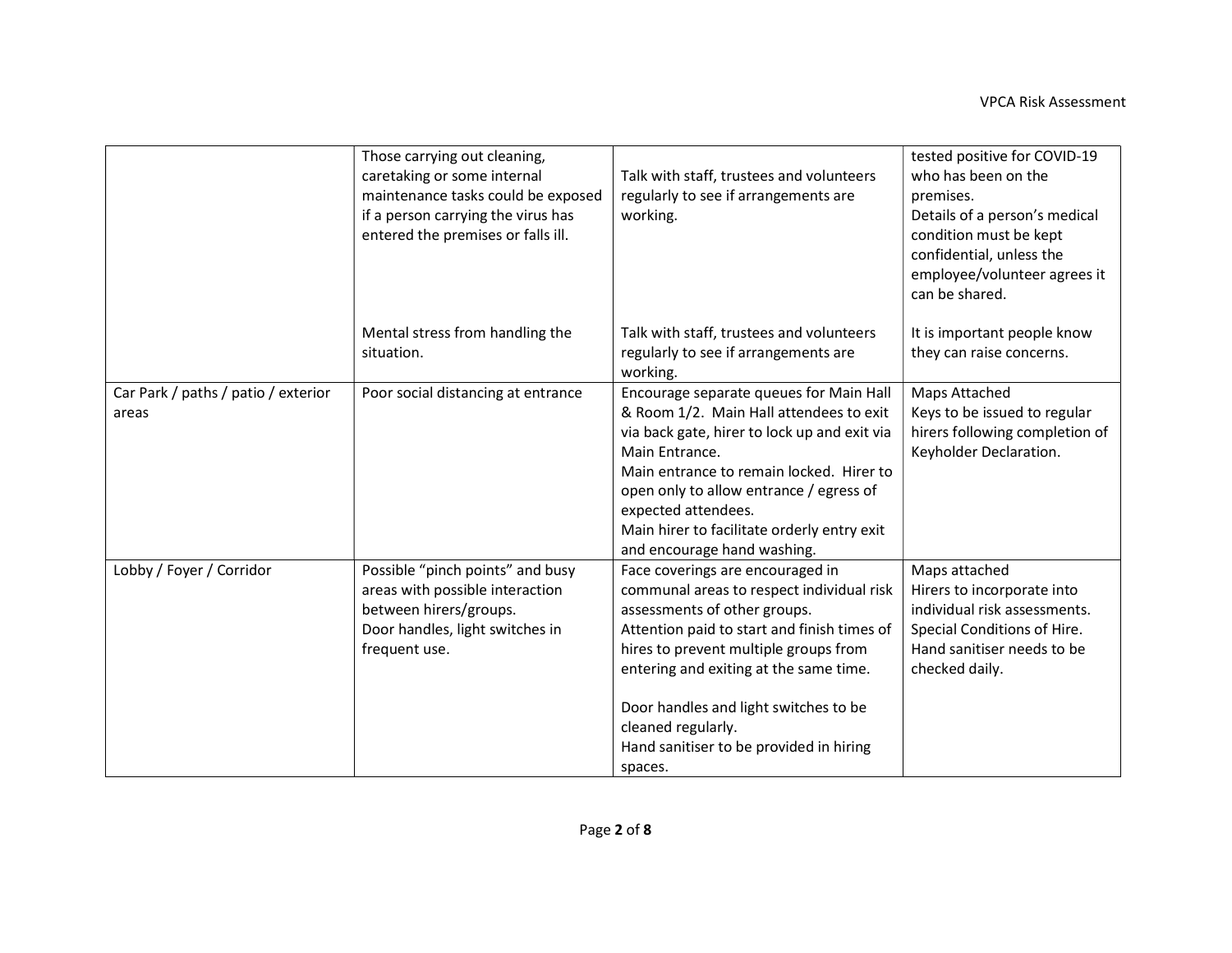| Main Hall                       | Door handles, light switches,<br>window catches, tables, chair backs<br>and arms.<br>Commemorative photos, displays.                                                                                                             | Door handles, light switches, window<br>catches, tables, chairs and other<br>equipment used to be cleaned by hirers<br>before use.<br>Hirers are encouraged to wash hands<br>regularly.<br>Windows and non-fire doors to be<br>opened to improve ventilation.                                                                                                                                                                                                                                  | Incorporated into Special<br>Conditions of Hire.<br>Provide hand sanitiser.<br>Map attached.  |
|---------------------------------|----------------------------------------------------------------------------------------------------------------------------------------------------------------------------------------------------------------------------------|------------------------------------------------------------------------------------------------------------------------------------------------------------------------------------------------------------------------------------------------------------------------------------------------------------------------------------------------------------------------------------------------------------------------------------------------------------------------------------------------|-----------------------------------------------------------------------------------------------|
| Chairs                          | Virus may remain on fabric. Cannot<br>readily be cleaned between use.<br>Frequent cleaning would damage<br>fabric. Metal parts can be cleaned<br>and are more likely to be touched<br>when moving them, i.e. more<br>frequently. | Clean metal/plastic parts regularly<br>touched before hire.<br>Individuals responsible for their own<br>hand hygiene, hand sanitiser available by<br>main entrance and in each hiring space.                                                                                                                                                                                                                                                                                                   | Incorporated into Special<br>Conditions of Hire.                                              |
| Room 1, 2, New Hall, and Office | Social distancing more difficult in<br>smaller areas.<br>Door and window handles<br>Light switches<br>Tables, chair backs and arms.<br>Office equipment.                                                                         | Recommend hirers hire larger spaces<br>where available.<br>Surfaces and equipment to be cleaned by<br>hirers before use.<br>Maps detailing agreed access produced<br>for each hiring space.<br>Windows and non-fire doors to be<br>opened to improve ventilation.<br>The new hall comprises of sole occupancy<br>of rooms 1 & 2 with the sliding partition<br>open, maximum capacity is 9 based on 2<br>metres social distancing and may be<br>adjusted depending on hirer risk<br>assessment. | Incorporated into Special<br>Conditions of Hire.<br>Maps attached.<br>Provide hand sanitiser. |
| Kitchen                         | Social distancing more difficult<br>Door and window handles<br>Light switches                                                                                                                                                    | The main kitchen should only be used by<br>hirers of the main hall.                                                                                                                                                                                                                                                                                                                                                                                                                            | Cleaning materials to be<br>provided by hirers.                                               |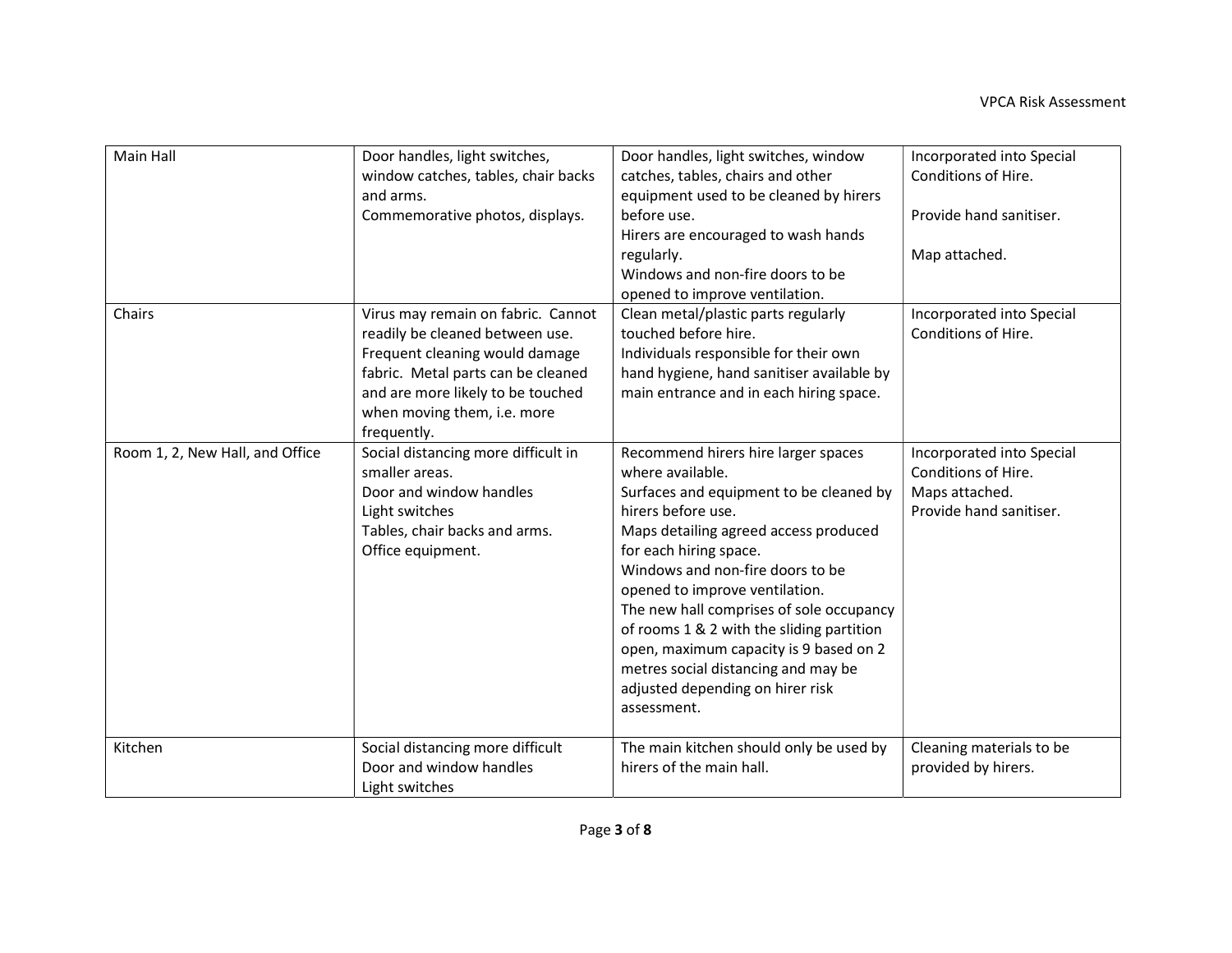|                                  | Working surfaces, sinks               | Hirers to clean all areas likely to be used | Access restricted to hirers of |
|----------------------------------|---------------------------------------|---------------------------------------------|--------------------------------|
|                                  | Cupboard/drawer handles.              | before use, wash, dry, and stow crockery    | main hall only.                |
|                                  | Fridge/freezer                        | and cutlery after use.                      |                                |
|                                  | Crockery/cutlery                      | Hirers to bring own tea towels.             |                                |
|                                  | Kettle/hot water boiler               | Hand sanitiser, soap and paper towels to    |                                |
|                                  | Cooker/microwave                      | be provided.                                |                                |
|                                  |                                       | Windows and non-fire doors to be            |                                |
|                                  |                                       | opened to improve ventilation.              |                                |
| Store cupboards (cleaner)        | Social distancing not possible        | Individual risk assessments provided for    |                                |
|                                  | Door handles, light switch            | cleaners. Public access unlikely to be      |                                |
|                                  |                                       | required. Cleaner to decide frequency of    |                                |
|                                  |                                       | cleaning.                                   |                                |
| <b>Storage Rooms</b>             | Social distancing more difficult      | Hirer to clean equipment required before    |                                |
| (Furniture/equipment)            | Door handles in use.                  | use. Individuals responsible for their own  |                                |
|                                  | Equipment needing to be moved not     | hand hygiene, hand sanitiser available by   |                                |
|                                  | normally in use.                      | main entrance and in each hiring space.     |                                |
| <b>Toilets</b>                   | Social distancing difficult.          | Posters to encourage hand washing.          | Caretaker to ensure soap,      |
|                                  | Surfaces in frequent use:             | Face coverings are encouraged in            | paper towels, tissues and      |
|                                  | Door handles, light switches, basins, | communal areas to respect individual risk   | toilet paper are regularly     |
|                                  | toilet handles, seats etc.            | assessments of other groups.                | replenished.                   |
|                                  | Baby changing and vanity surfaces,    | Individuals responsible for their own       |                                |
|                                  | mirrors.                              | hand hygiene, hand sanitiser available by   |                                |
|                                  |                                       | main entrance and in each hiring space.     |                                |
| <b>Boiler Room</b>               | Door handle, light switch             | Public access unlikely.                     |                                |
|                                  | Social distancing not possible        | Cleaner to decide frequency of cleaning.    |                                |
| Events                           | Community transmission of Covid-      | Organisers to arrange online systems and    | See separate risk assessments  |
|                                  | 19.                                   | cashless payments as far as possible.       | for VPCA events.               |
|                                  | Handling cash and tickets             | Cash payments/donations to be handled       |                                |
|                                  |                                       | by one individual. Gloves / regular hand    |                                |
|                                  |                                       | washing encouraged.                         |                                |
| COVID-19 isolation space - Foyer | Used as entrance / exit by others.    | First aid plan to be followed as per hirer  | Individual staff risk          |
|                                  |                                       | risk assessment and Special Conditions of   | assessments have been          |
|                                  |                                       |                                             | provided.                      |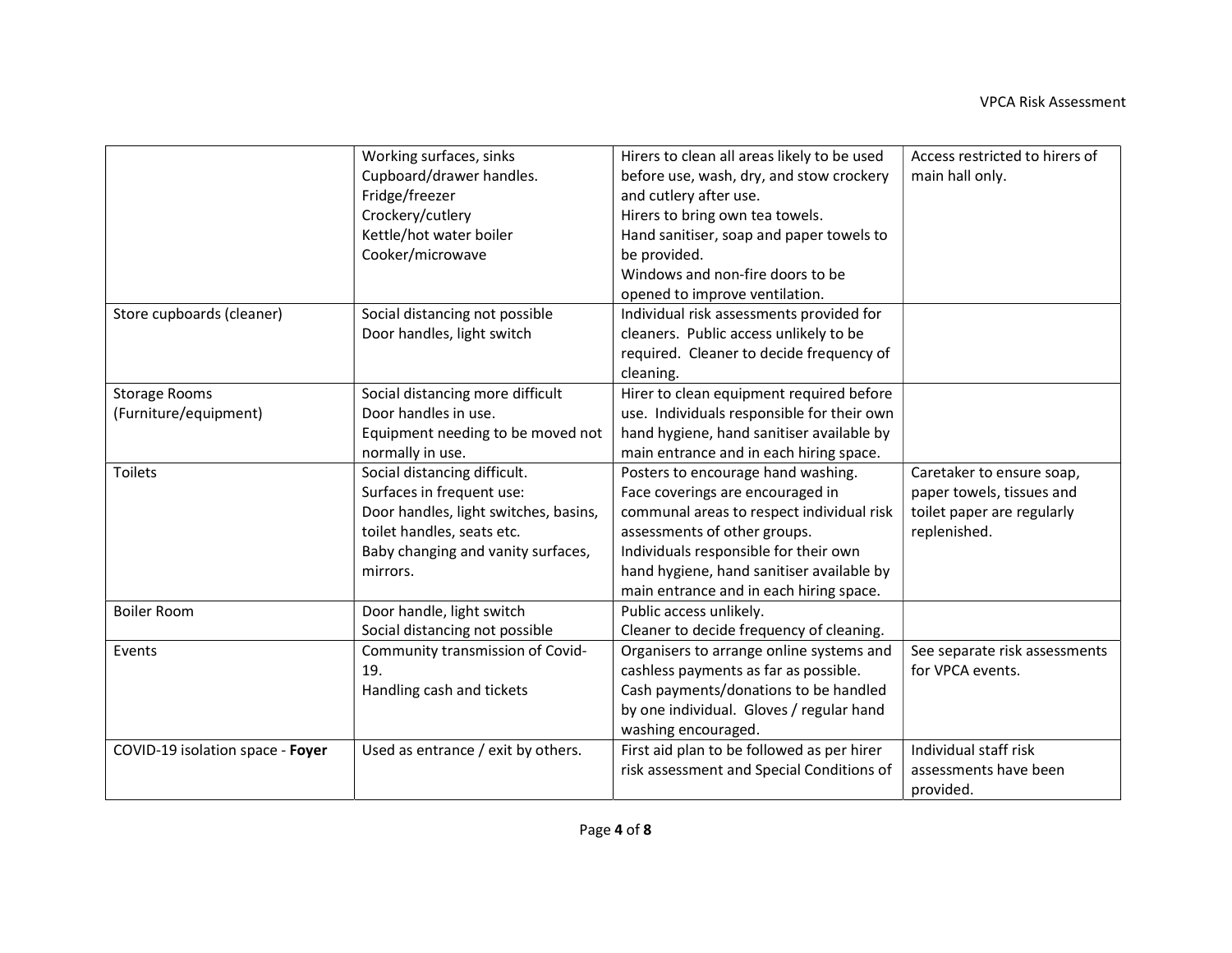|                    |                                    | hire. First aid box containing PPE to be   | NHS Test and Trace forms     |
|--------------------|------------------------------------|--------------------------------------------|------------------------------|
|                    |                                    | used for isolation.                        | have been provided.          |
|                    |                                    | Inform Centre Manager.                     | QR Code provided at entrance |
|                    |                                    | Ask participants to complete Test and      | for NHS Test and Trace App - |
|                    |                                    | Trace details if not already done so       | preferred method for signing |
|                    |                                    | before leaving. Everyone except            | in                           |
|                    |                                    | individual affected and first aider to     |                              |
|                    |                                    | leave via back doors. Social distancing to |                              |
|                    |                                    | be maintained.                             |                              |
|                    |                                    |                                            |                              |
|                    |                                    | All sessions to be cancelled and Centre    |                              |
|                    |                                    | to close for 72 hours then full clean      |                              |
|                    |                                    | according to non-healthcare setting        |                              |
|                    |                                    | government guidance before re-             |                              |
|                    |                                    | opening.                                   |                              |
| NHS Test and Trace | Community transmission of Covid-19 | Use of NHS Test and Trace encouraged.      |                              |
|                    |                                    | QR Code provided at entrance for NHS       |                              |
|                    |                                    | Test and Trace App - preferred method      |                              |
|                    |                                    | for signing in.                            |                              |

More information on managing risk: www.hse.gov.uk/simple-health-safety/risk/

Format adapted from HSE template 07/07/2020 and acre guidance 20/07/2020.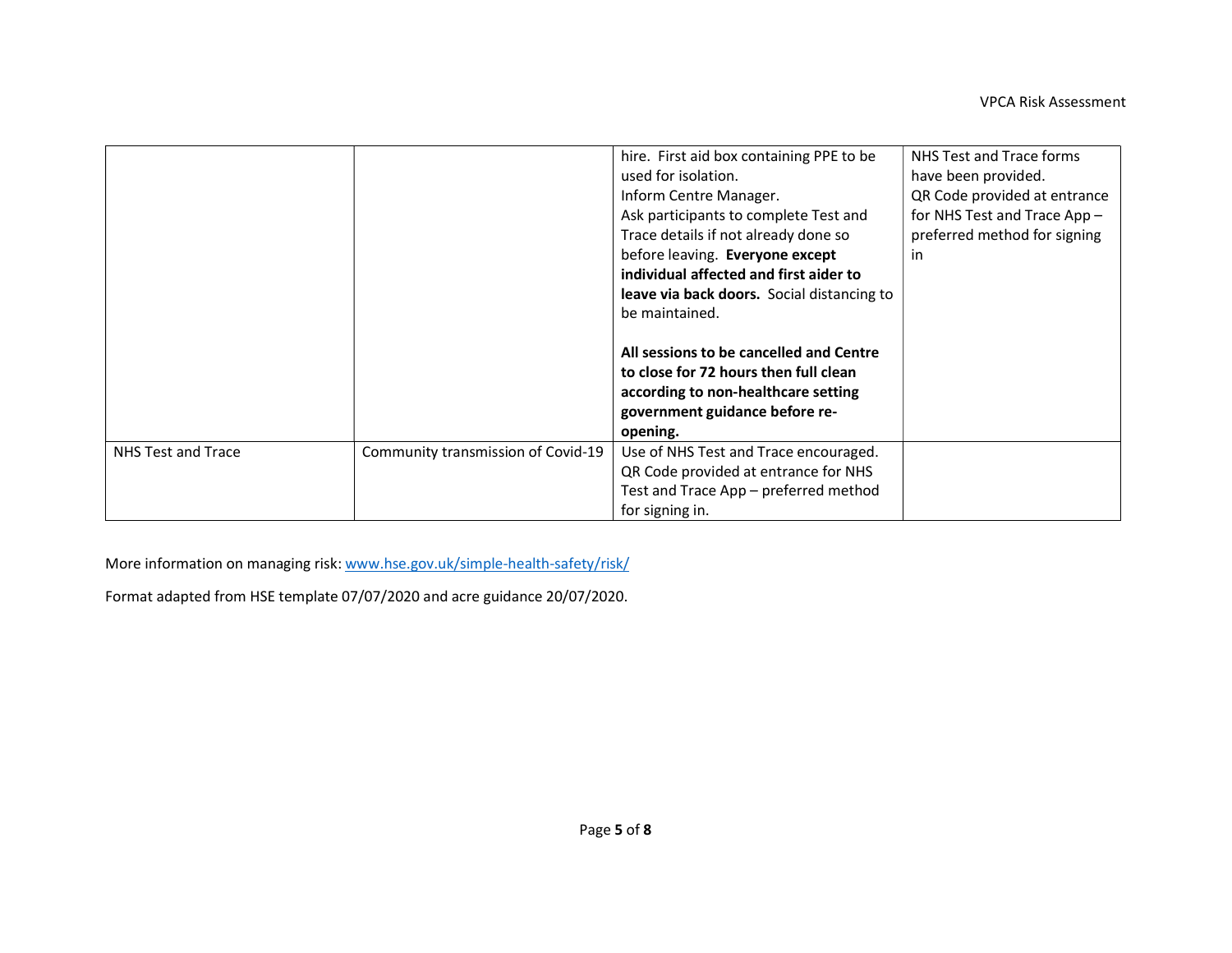

#### Valley Park Community Centre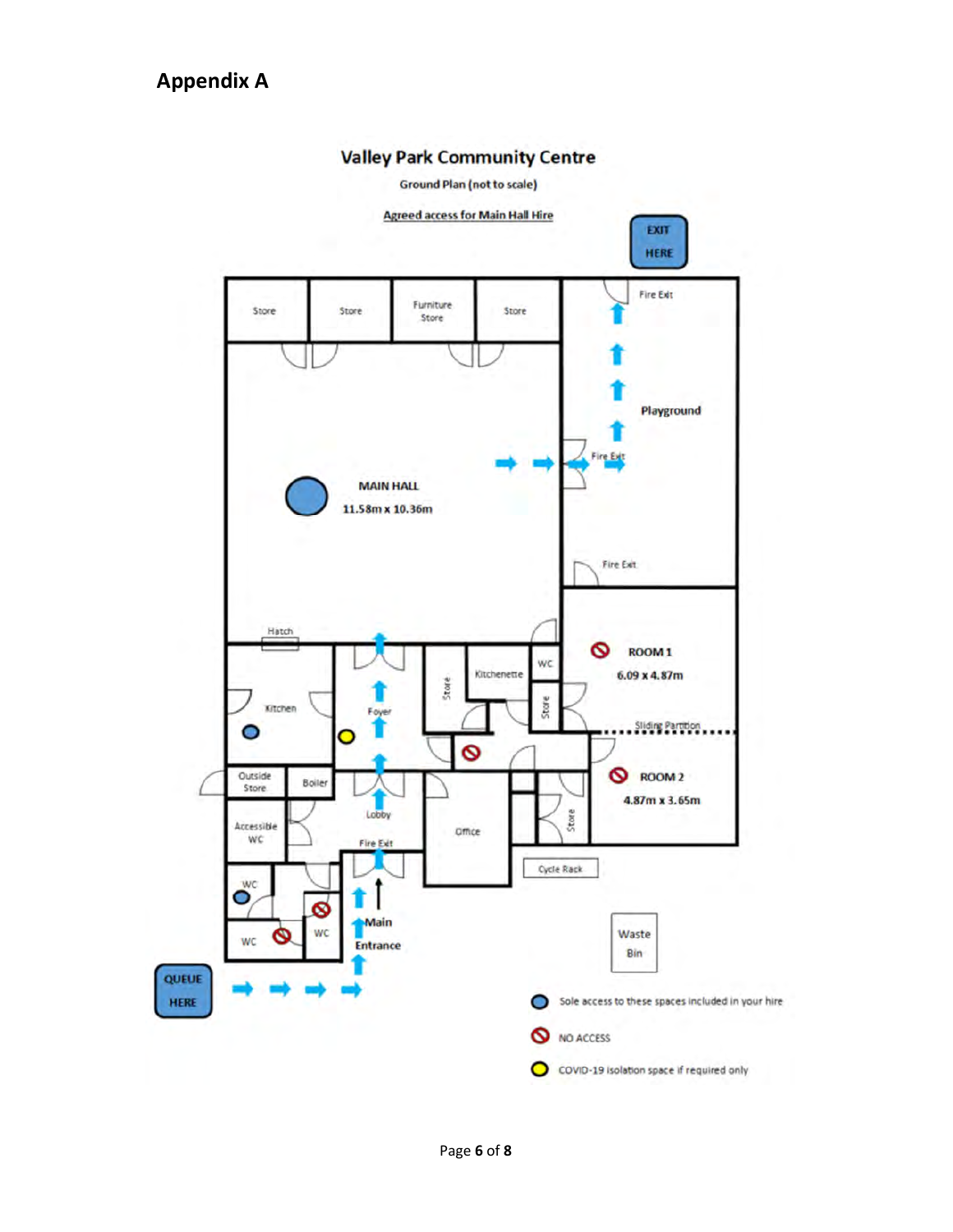### **Valley Park Community Centre**

Ground Plan (not to scale)

Agreed access for Room 1 Hire